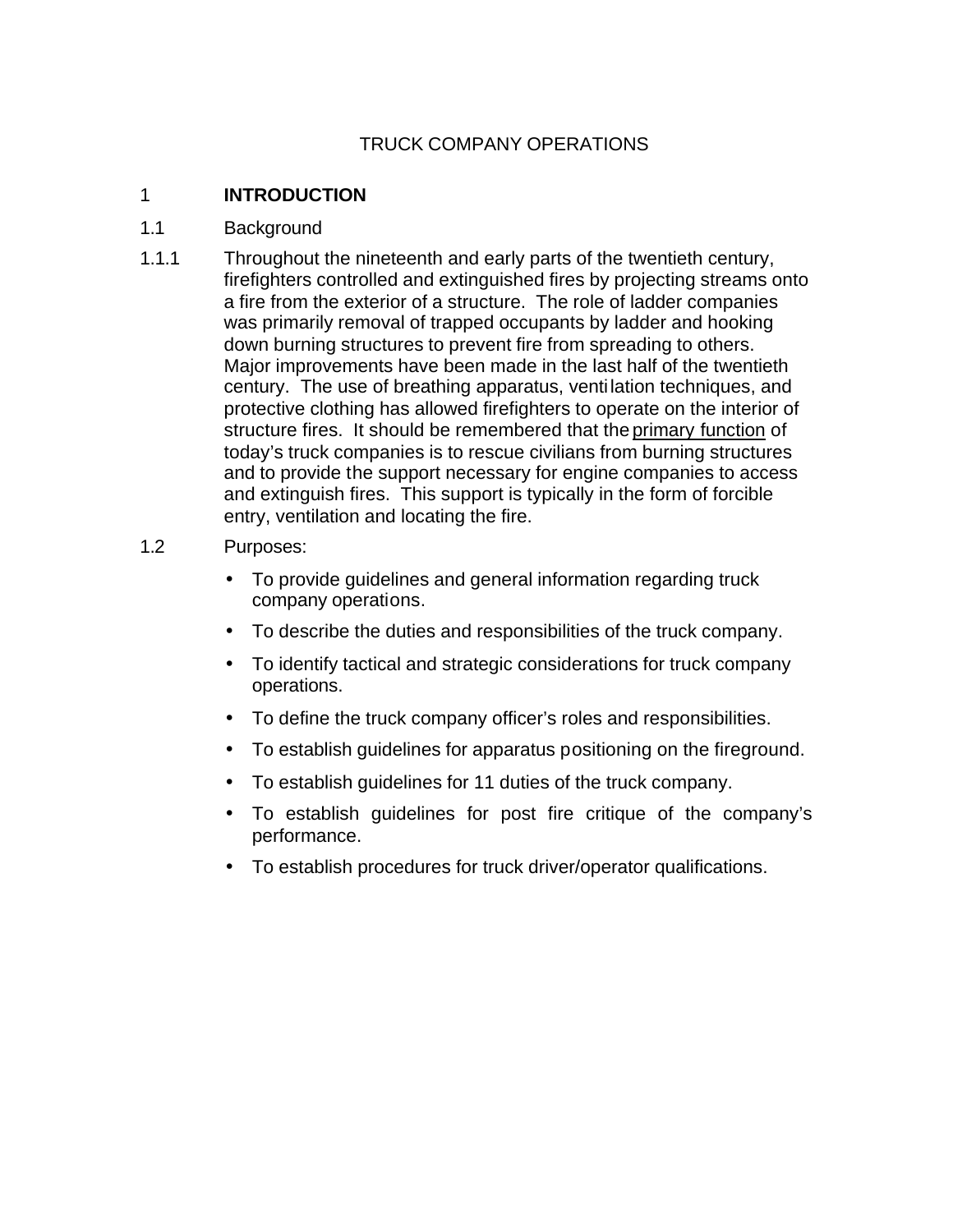# 2 **PLANNING AND PREPARATION**

- 2.1 Planning and preparation starts the moment the members assigned to the Truck company arrive at work. Members should check for any pertinent information such as street closings, equipment that is out of service, etc.
- 2.2 Line up should be conducted to accomplish two very basic tasks. To gather all members at one location to ensure that all assigned are present and to disseminate any **new** information that would be immediately necessary to respond to emergency incidents such as road or weather hazards, neighboring companies that are out of service.
- 2.3 Vehicle Inspection
- 2.3.1 Immediately after line up, the truck company members should inspect the apparatus. This should include checking of all items necessary to the operations of the apparatus itself, i.e. oil, coolant, hoses, belts, etc. All tools and equipment shall be examined and inspected. Documentation regarding the vehicle itself should be completed and discrepancies reported.
- 2.4 Personal Equipment
- 2.4.1 Each company member is responsible to ensure that all of their personal protective clothing, breathing apparatus, and other assigned equipment is clean and ready for use at the beginning of the shift. This includes portable radios, rapid entry keys, and any other ancillary equipment that might be assigned to their riding position on the truck. Documentation of such shall be noted in the station logbook.
- 2.4.2 All truck company first and second due street maps shall be reviewed regularly to assure that buildings are shown accurately, especially in garden and highrise apartment complexes.
- 2.5 Other Tools and Equipment
- 2.5.1 All other tools and equipment not specifically assigned to a particular riding position shall be checked to ensure that they are present and functioning properly. This includes saws, fans or blowers, lights, hand tools, life belts, ground ladders, meters and EMS equipment.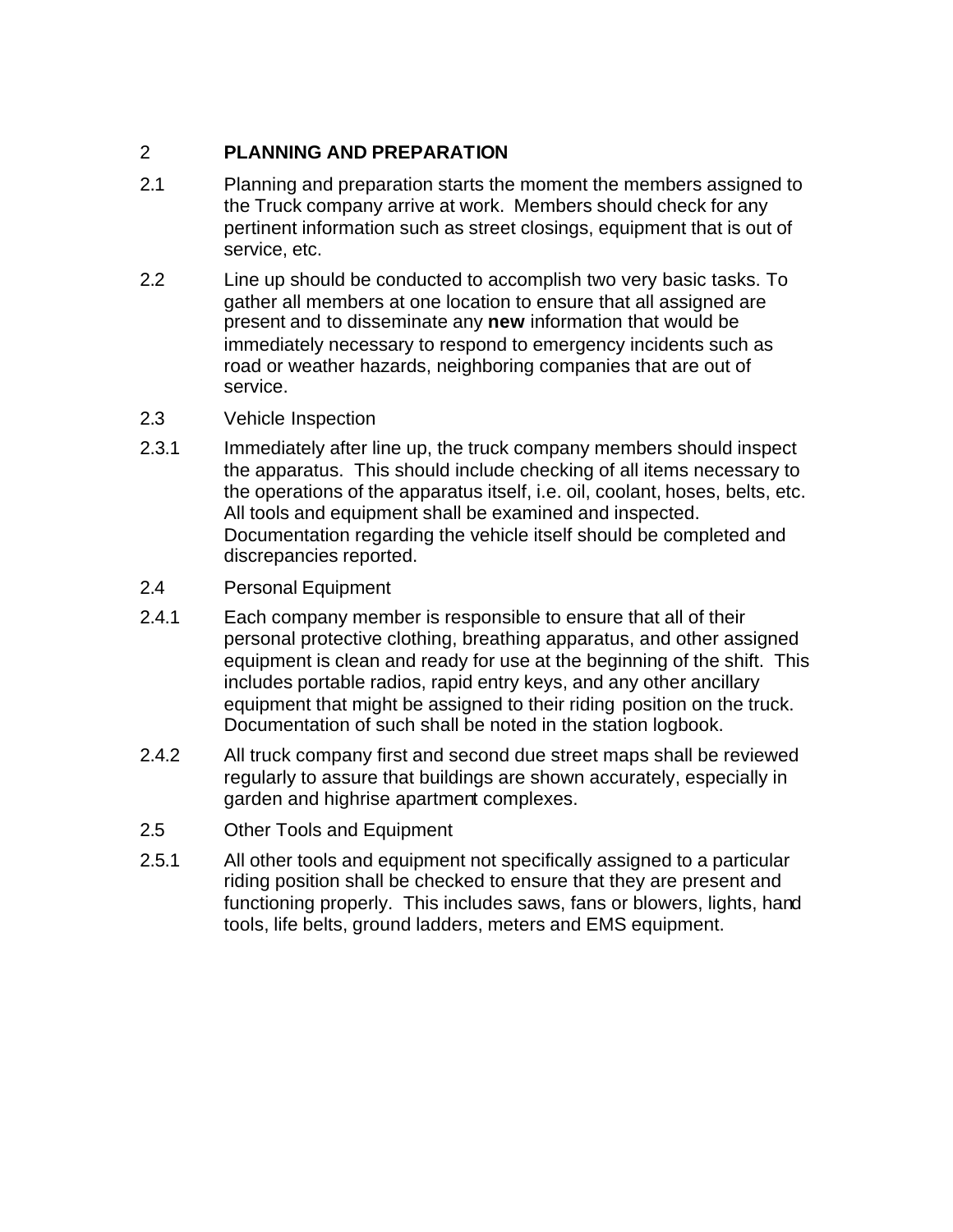#### 2.6 Staffing

- 2.6.1 It is recognized and proven through fireground experience that the current staffing level on ladder companies of 3 members (officer, driver, and firefighter) is not only inadequate, but also unsafe. The information herein is based on a staffing assignment of an officer, a driver and a firefighter. In a majority of situations, with a total of three members, the officer and right bucket or tillerperson shall work as a team and be designated " Truck 410 ". The driver will often work alone and be designated " Truck 410 Driver ". ( See section 4 - Fireground Operations)
- 2.6.2 When the staffing total is four (an officer, driver and two firefighters) the officer and right bucket shall work as a team and be designated " Truck 208 " and, the driver and left bucket or tillerperson shall work as a team and be designated " Truck 208 Alpha ". Dividing truck crews in this manner gives the incident commander more crews with which to accomplish more tasks in less time.
- 2.6.3 In some cases, it will be a better use of members if the entire truck crew remain together to accomplish a task. For example, in a fire on the 20th floor of a sealed, commercial highrise, the driver, working alone on the exterior can neither reach the fire floor with the aerial nor effect smoke conditions there with mechanical ventilation. Therefore, the officer shall ultimately decide how the company will operate.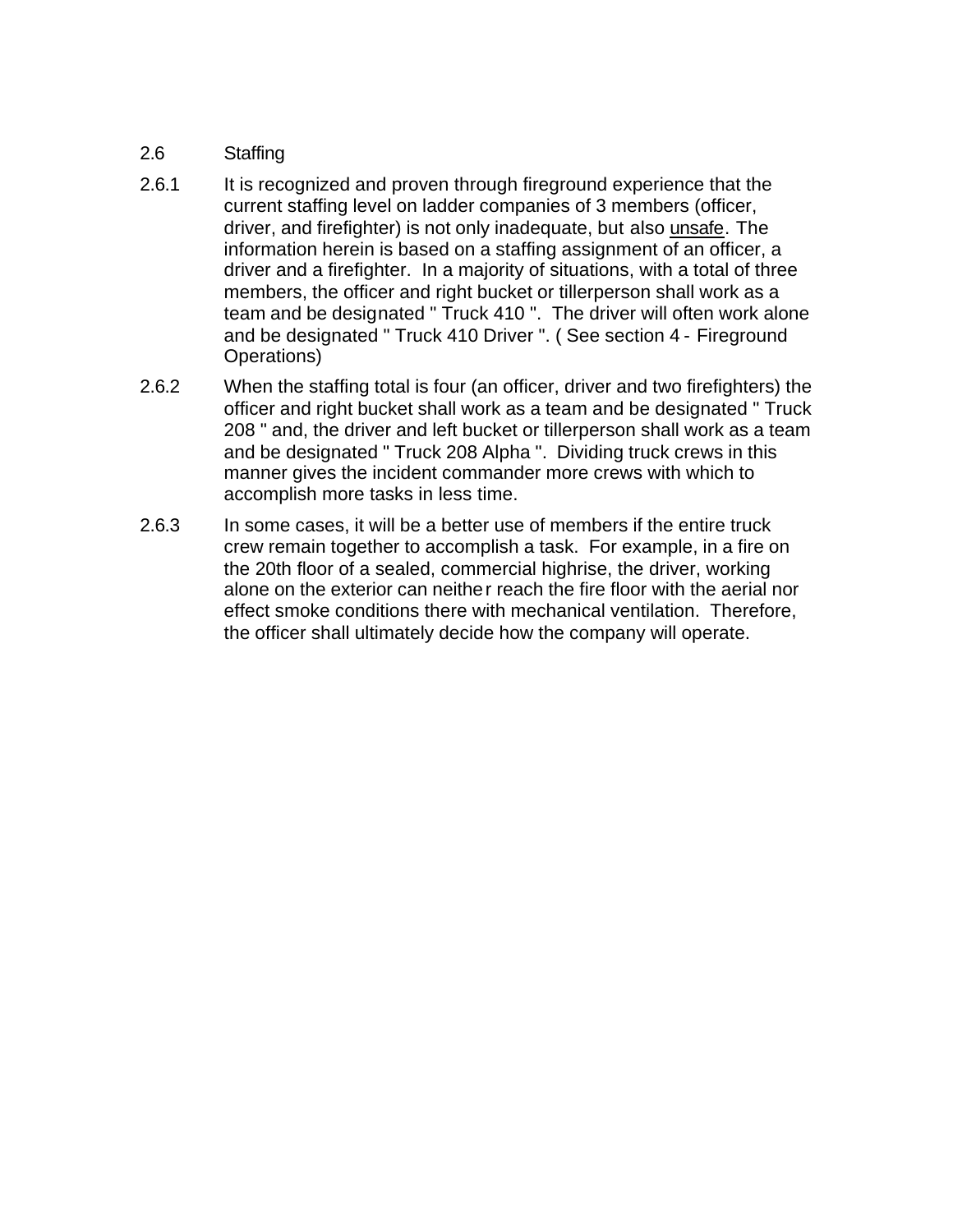## 3 **RESPONDING**

- 3.1 Response and Arrival Considerations
- 3.1.1 Whether a truck company is responding alone or as part of a larger assignment determines many of the actions, enroute preparations, and thought processes that take place during the response.
- 3.2 Alarm Responses
- 3.2.1 The truck's assignment is dependent upon where it is in the dispatch order for the alarm. In other words, the responsibility of the company is based upon it being first due, second due, etc. This assignment is paramount in determining the preparations to be made by the truck company crew while enroute to the incident. In most instances, the company assignments will fall in the dispatch order. If a unit is out of position or other circumstances indicate that it will arrive on the scene significantly before or after it normally would, the unit shall communicate via radio with the controlling dispatch center and advise the change in assignments.
- 3.2.2 An example of a change in assignments is as follows. Trucks 208 and 410 are dispatched, in that order, along with other units to a high-rise fire. Truck 208 is going to be delayed in responding due to being involved in a drill. Truck 208 shall simply advise the communications center that they will be delayed and that truck 410 should take the firstdue assignment. Communications should then simply repeat this change so that the battalion chief and all units responding know of the change. The only unit that should acknowledge this change is the unit affected, truck 410. Units shall **NOT** engage in debate over order of arrival.
- 3.3 Monitoring Radio Traffic
- 3.3.1 Companies responding to a fire shall monitor both PSCC and on-scene units to gather information. This will provide firefighters with vital information about conditions at the scene and make them aware of the problems encountered by first arriving units.
- 3.4 Safety
- 3.4.1 All responses must be made consistent with all current Commonwealth of Virginia driving laws as well as Fire and Rescue Department regulations. The response must be as rapid as is reasonable while at the same time maintaining a high level of safety. The knowledge of all members regarding the area and routes of travel is of utmost importance.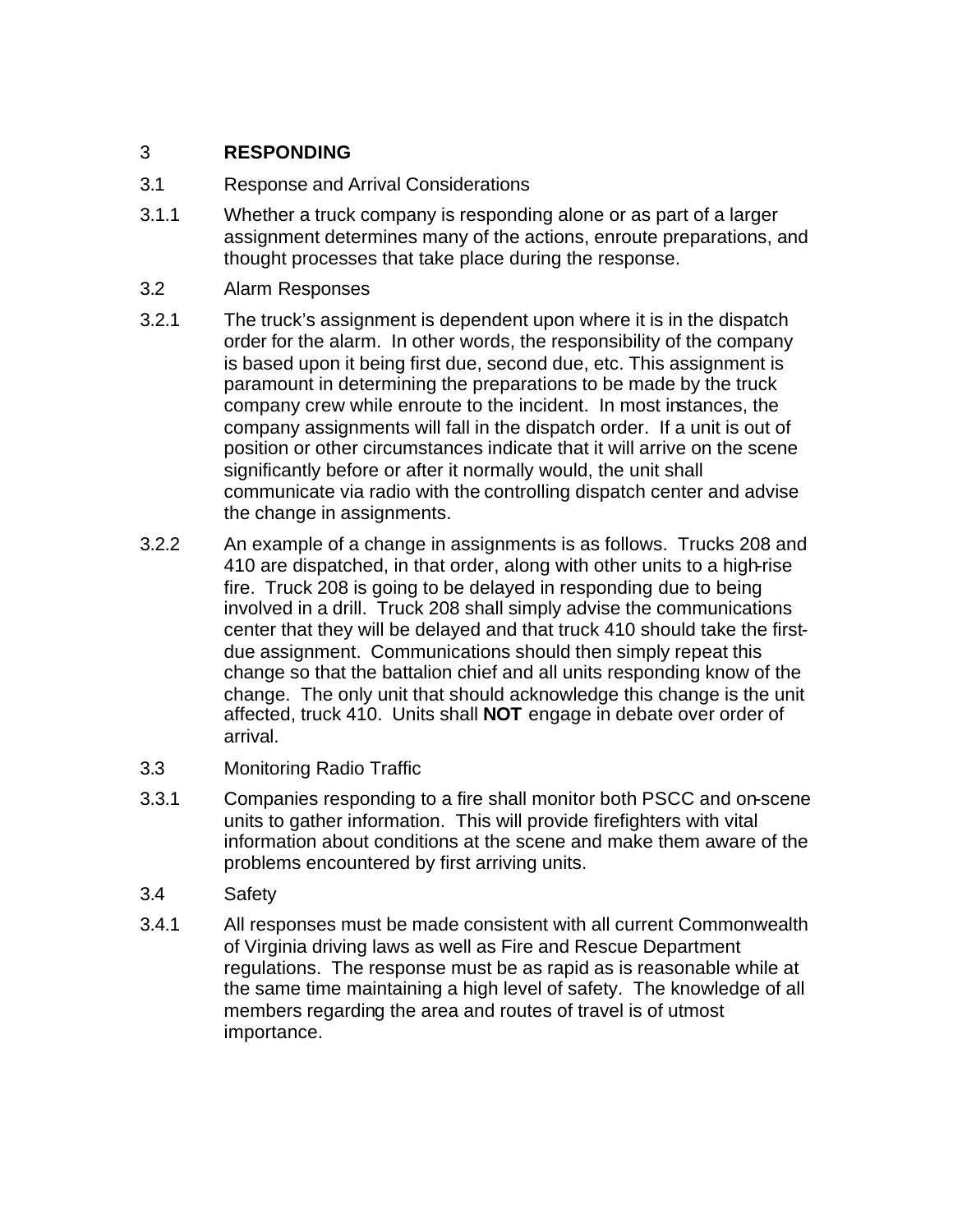- 3.5 Response Considerations
- 3.5.1 All members shall listen attentively to the dispatch general announcement and realize the type of incident to which they are responding and the order in which their company is due to arrive. Response types will be:
- 3.5.1.1 One truck only Incident types such as lockouts, stuck elevators, control of utilities, etc.
- 3.5.2 First alarm response structure fires
- 3.5.2.1 Truck company duties are typically those which support the engine company attempting to extinguish the fire. Rescue may be the first task undertaken. Anticipate action based on being the first or second due truck.
- 3.5.3 First due
- 3.5.3.1 Turntable placement, forcible entry, ventilation, search for the fire, search for occupants, ladder placement.
- 3.5.3.2 Occasionally, a truck will be the fire unit to arrive at a fire scene. In those cases, the officer should give an "on-scene" radio report, announce their location (side 1, side 3), actions they are going to take, and request additional resources if needed.
- 3.5.3.3 Information received from dispatch is critical. It enables all members, not only officers, to draw a mental picture of what can be expected. The more information we have, the more intelligent safe and efficient our decisions and actions will be. All members shall monitor all radio traffic so to be better mentally prepared.
- 3.5.3.4 Officers shall read all dispatch text from the MCT, locate the address from the street book and anticipate positioning of the apparatus turntables. Officers shall brief their members while enroute on anticipated or specific assignments.
- 3.5.4 Second due
- 3.5.4.1 Support the operations of the first truck or other engine companies operating in other areas of the building.
- 3.5.5 Additional alarm response
- 3.5.5.1 Companies typically go to staging and are assigned from there. However, companies may occasionally be given an assignment while enroute.
- 3.5.5.2 Additional alarm trucks may be required to use their aerials for various tasks. Therefore, it will be necessary to be in close proximity to the building.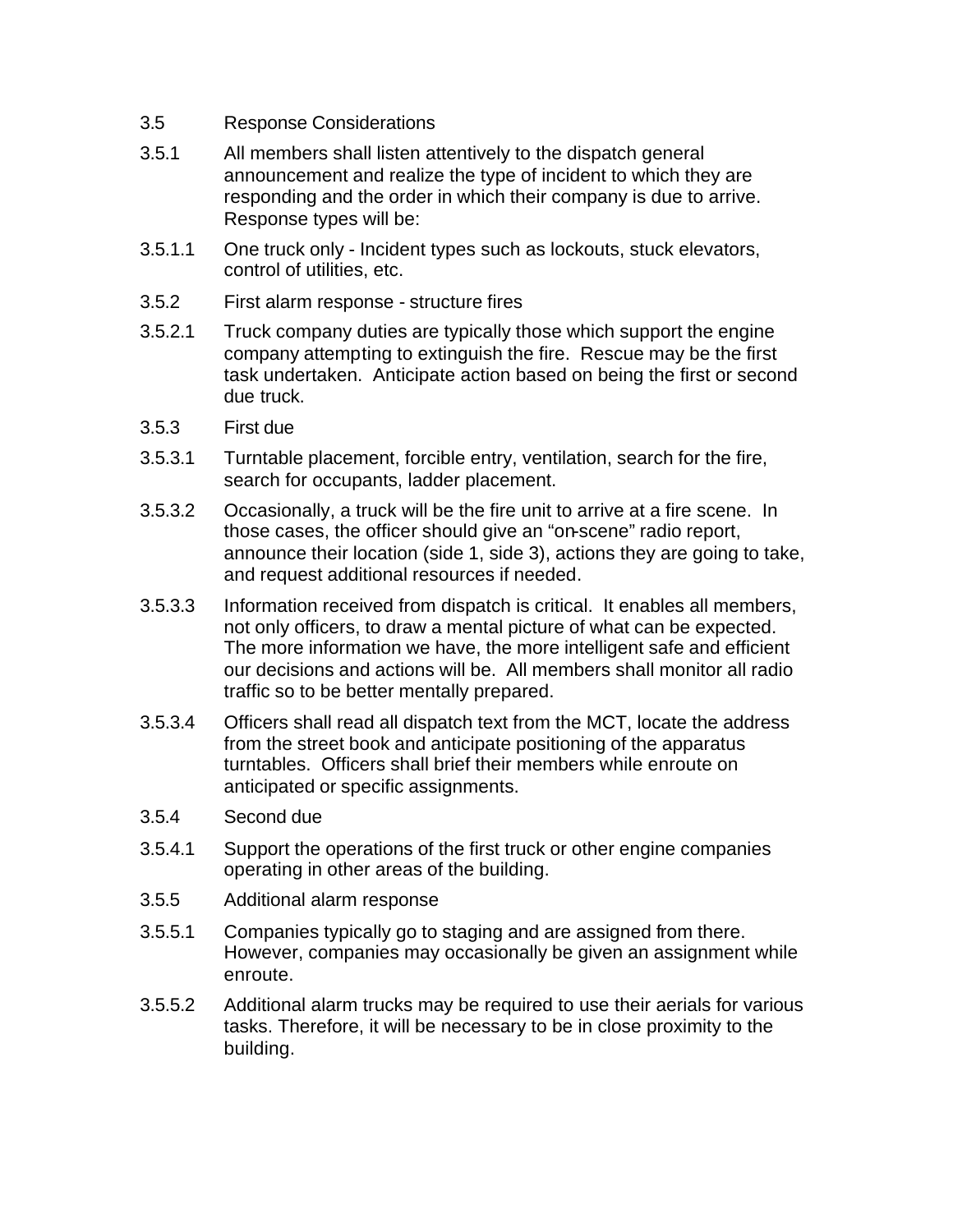3.5.5.3 Additional alarm trucks may need to reposition other abandoned apparatus (rescue or EMS unit) to gain access to an efficient fireground spot.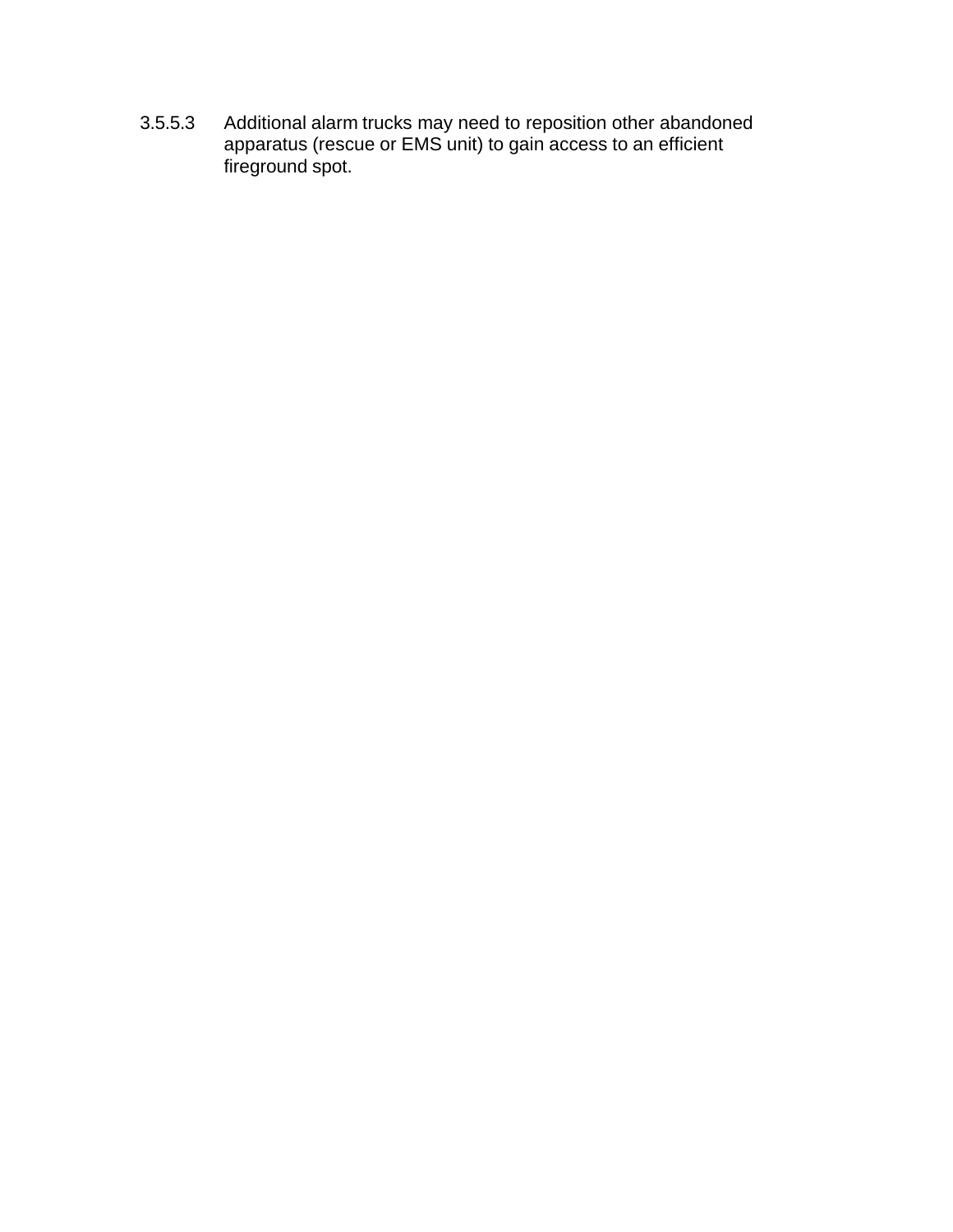- 3.5.5.4 All members shall listen attentively to additional radio traffic while responding and anticipate fireground action.
- 3.5.5.5 All members shall listen attentively to the officer for additional information, assignments, or the need for specific tools or tasks. Members should ask for a repeat from the officer if orders are not clear.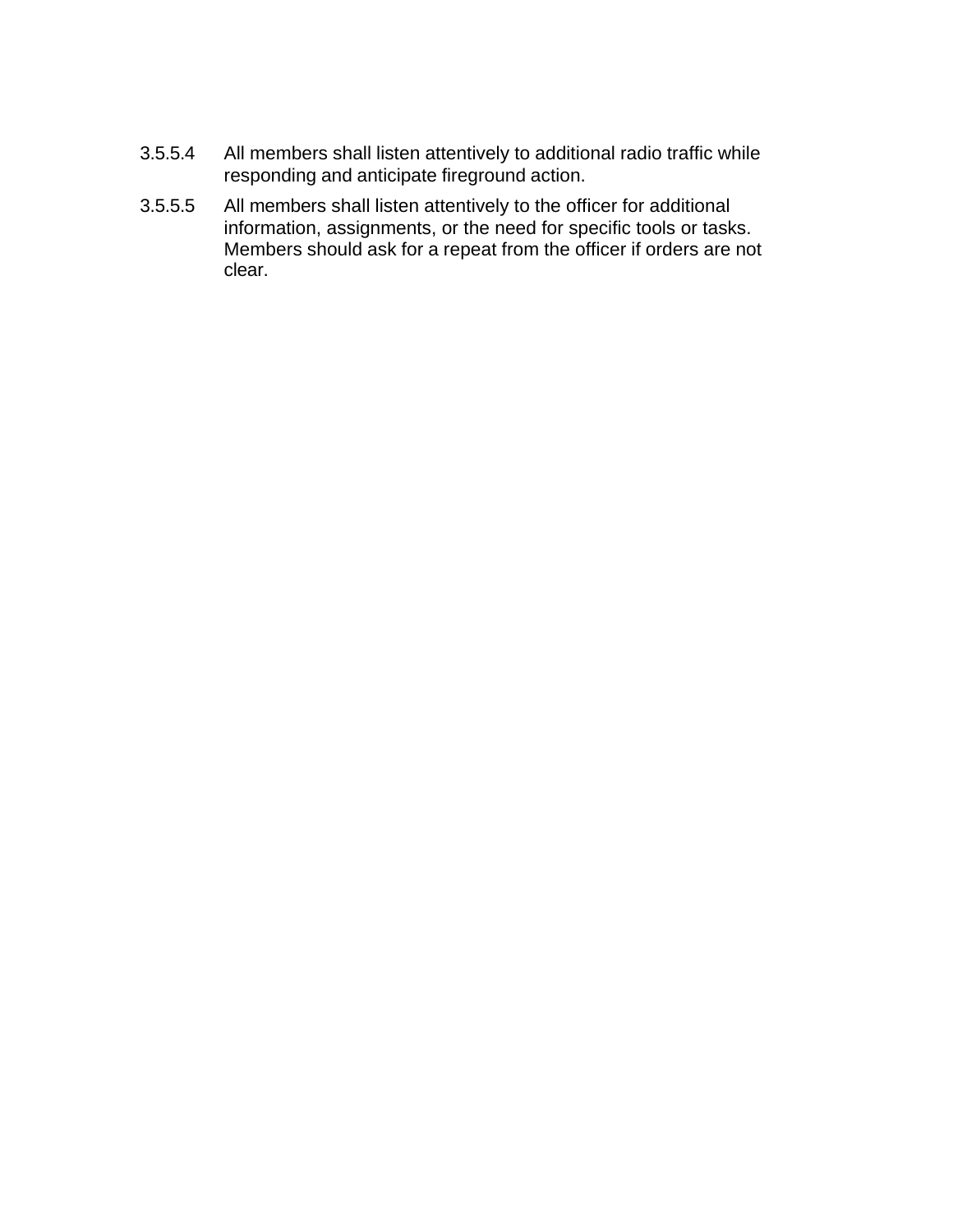# 4 **APPARATUS POSITIONING**

- 4.1 The apparatus shall approach the scene slowly, keeping in mind the need to carefully and deliberately spot the turntable, not the cab. A fast-paced, hectic stop often produces a fireground with poorly placed apparatus. Remember, at this point, we should be laying the foundation for an efficient fireground, which begins with proper apparatus positioning. A slow approach also gives all members extra time to read the building and make better decisions.
- 4.2 The officer shall decide where to position the apparatus (turntable). Several factors affect this decision such as:
	- incident priorities
	- strategy
	- size and location of fire
	- occupancy type
	- wind direction
	- arrival sequence
	- truck type
	- access
	- potential for collapse
	- topography
	- set back
	- type of roof
- 4.3 Additional considerations are how each of the above factors affect tactics and the nine typical duties of a truck company. These nine basic duties include:
	- Rescue
	- Ventilation
	- Laddering
	- Forcible Entry
	- Checking for Extension
	- Elevated Stream Operation
	- Utility Control
	- Overhaul
	- Salvage
- 4.4 The most important reason for truck companies to get close to the fire building is for use of the aerial device and the proximity of ground ladders. Most often, the truck is positioned parallel to the building front because of typical building layouts and response routes.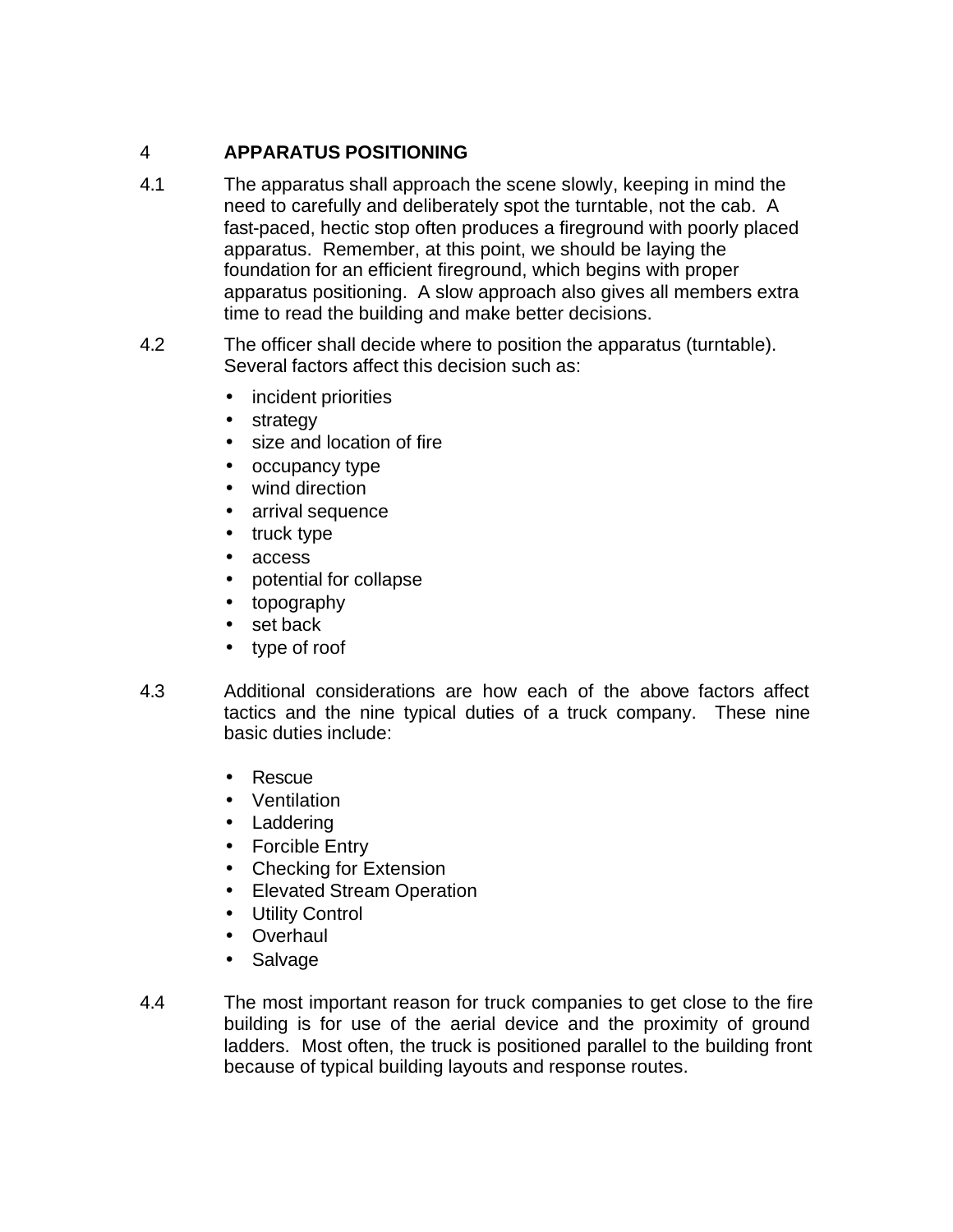- NOTE: Throughout the following section, the term "aerial" applies to both aerial ladder trucks and tower ladders except where specifically noted.
- 4.5 If the aerial will be used, the driver and OIC shall scan the scene for obstructions. There must a clear line of sight from the turntable to the objective. This means that obstacles such as trees, utility poles, signs, and wires may interfere with the positioning of the ladder. In rescue situations, aggressive placement of the ladder in pushing through tree branches and limbs or signs may be necessary. Due caution must always be exercised when operating around wires, no matter what the circumstances.
- 4.6 The ground on which the jacks will rest must, ideally, be firm and level. Jacks shall never be placed on manhole covers, storm sewer boxes or other underground vaults. Beware that these obstacles can often be found in the lawns and courtyards of apartment complexes.
- 4.7 In many areas of Northern Virginia, parking garages are found near or surrounding buildings, which may require aerial operations if a fire occurs. These parking structures often cannot support the weight of the truck on its jacks and sometimes cannot support the weight of the truck at all.
- 4.8 Before parking the truck, be sure that nothing will prevent the jacks from extending such as vehicles, curbs or any of the obstructions listed above.
- 4.9 The horizontal distance from the building to the turntable is critical. If the aerial is needed but the turntable is too close, the aerial cannot be rotated between the building and the turntable. This is why trucks, especially tower ladders, must not park near the curb closest to the building at a fire in a strip shopping center or other one-story building. Specifically, towers must be able to place their basket on the ground in front of the fire building.

# **Insert picture here**

- 4.10 The operator of the vehicle needs to know the retracted length of the ladder for proper turntable positioning. That information tells the operator how far the vehicle must be from the building if the aerial device will be operated at low angles.
- 4.11 In order to use the aerial at its maximum working height, the turntable will need to be positioned close enough to the building to allow the aerial device to be raised at its maximum angle and reach.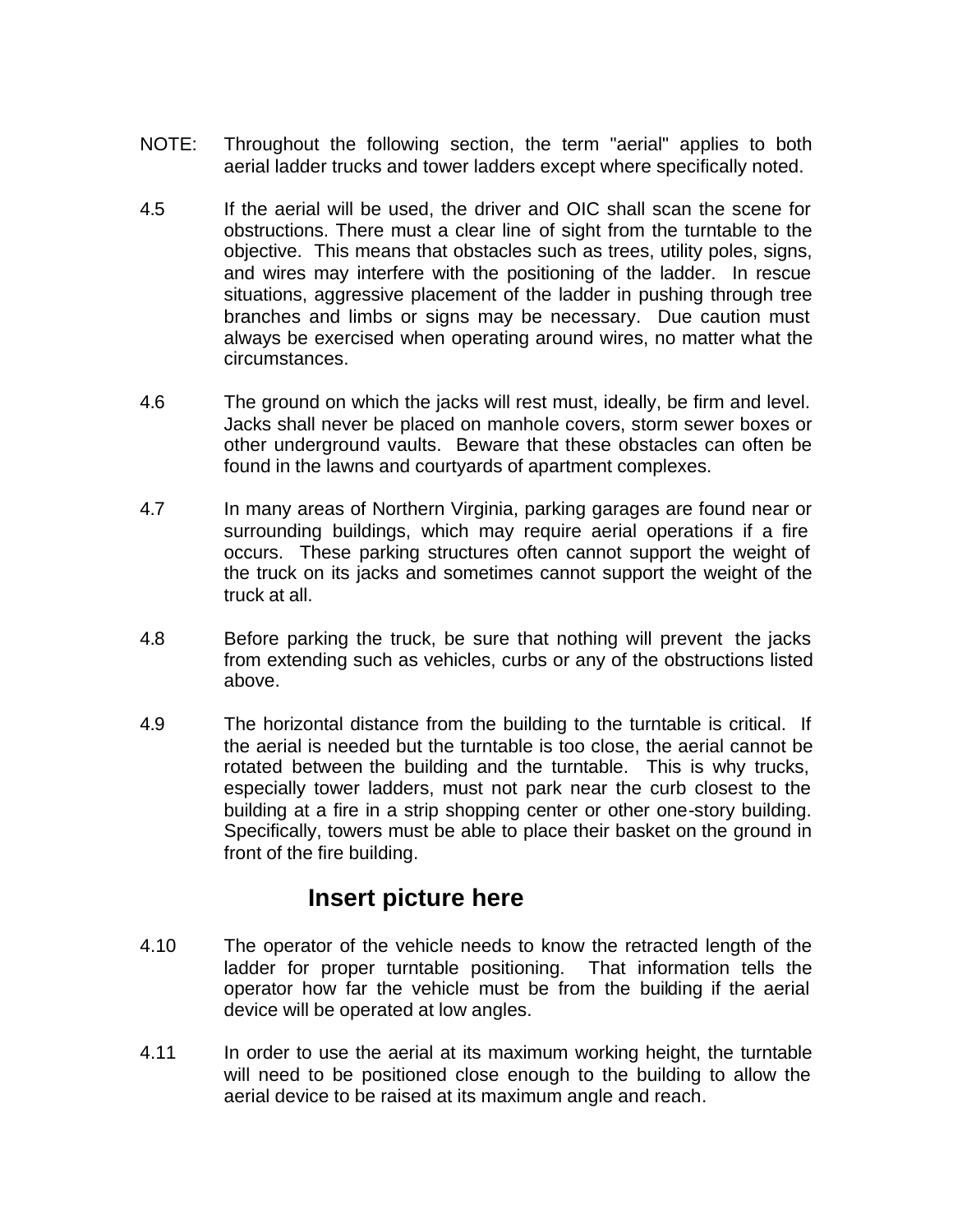- 4.12 The most important factor in positioning is to determine your intended target and then spot the turntable appropriately.
- 4.12.1 Scrub surface is the portion of the face of the building that can be touched by the tip of the aerial or reached from the bucket of a tower ladder. When positioned, the tactical assignment will dictate whether the scrub surface coverage in needed on one side or face of the building or if the coverage of two faces of the building is needed. Positioning on a corner allows for coverage on two sides or faces.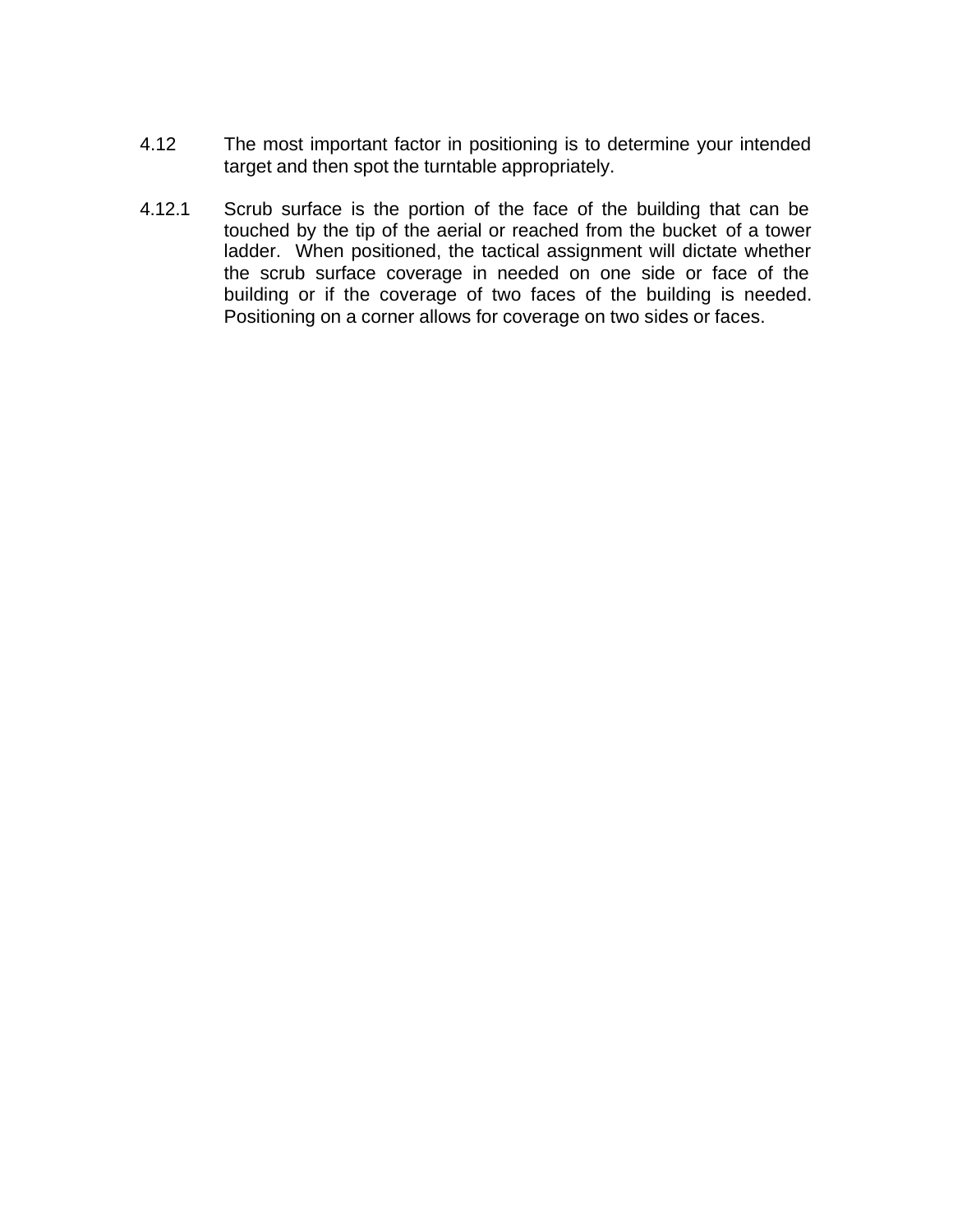#### 5 **CREW RESPONSIBILITIES**

- 5.1 The following are typical fireground duties and may change as the situation dictates.
- 5.1.1 Officer. The officer is responsible for overall action of company. The officer:
	- Supervises the company in tasks
	- Supervises firefighters one-on-one
	- Decides on a course of action for the company for both inside and outside crews
	- Is responsible for communicating with Command and other companies.
- 5.1.2 Driver. The driver is responsible for the vehicle itself. Duties include:
	- Check and maintenance of vehicle and equipment.
	- Knowledge of first and second due streets
	- Knowledge of buildings and complexes with limitation affecting operations and placement of apparatus
	- Safe operation of apparatus
	- Calm, deliberate placement of apparatus on incident scene
	- Safe and efficient use of aerial device
	- Independent action on the fireground
	- Crew leader of outside crew
	- Communicate via portable radio to Command and other companies
	- Exterior ventilation
	- Aerial and ground ladder placement
	- Exterior utility control
	- Lighting
- $5.1.3$ 3<sup>rd</sup> Crew Member - Right bucket or tillerperson. Duties include:
	- Works with OIC
	- Forcible entry
	- Assisting in locating the fire
	- Assisting in performance of primary search
	- Removal of victims
	- Interior utility control
	- Overhauling the fire area
	- Checking for extension of fire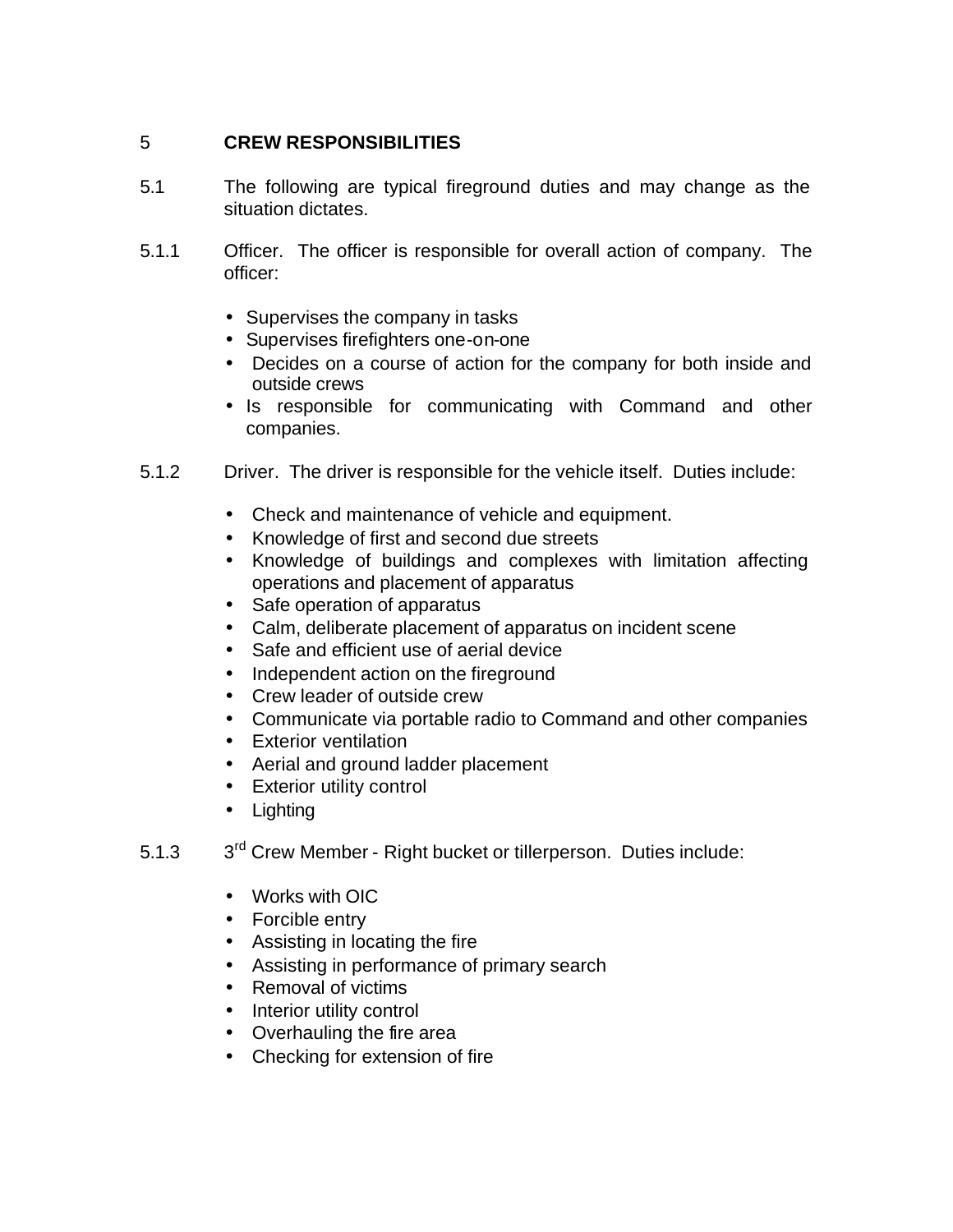#### $5.1.4$ 4<sup>th</sup> Crew Member. Duties include:

- Works with driver
- Exterior ventilation
- Ground ladder placement
- Exterior utility control
- Other support duties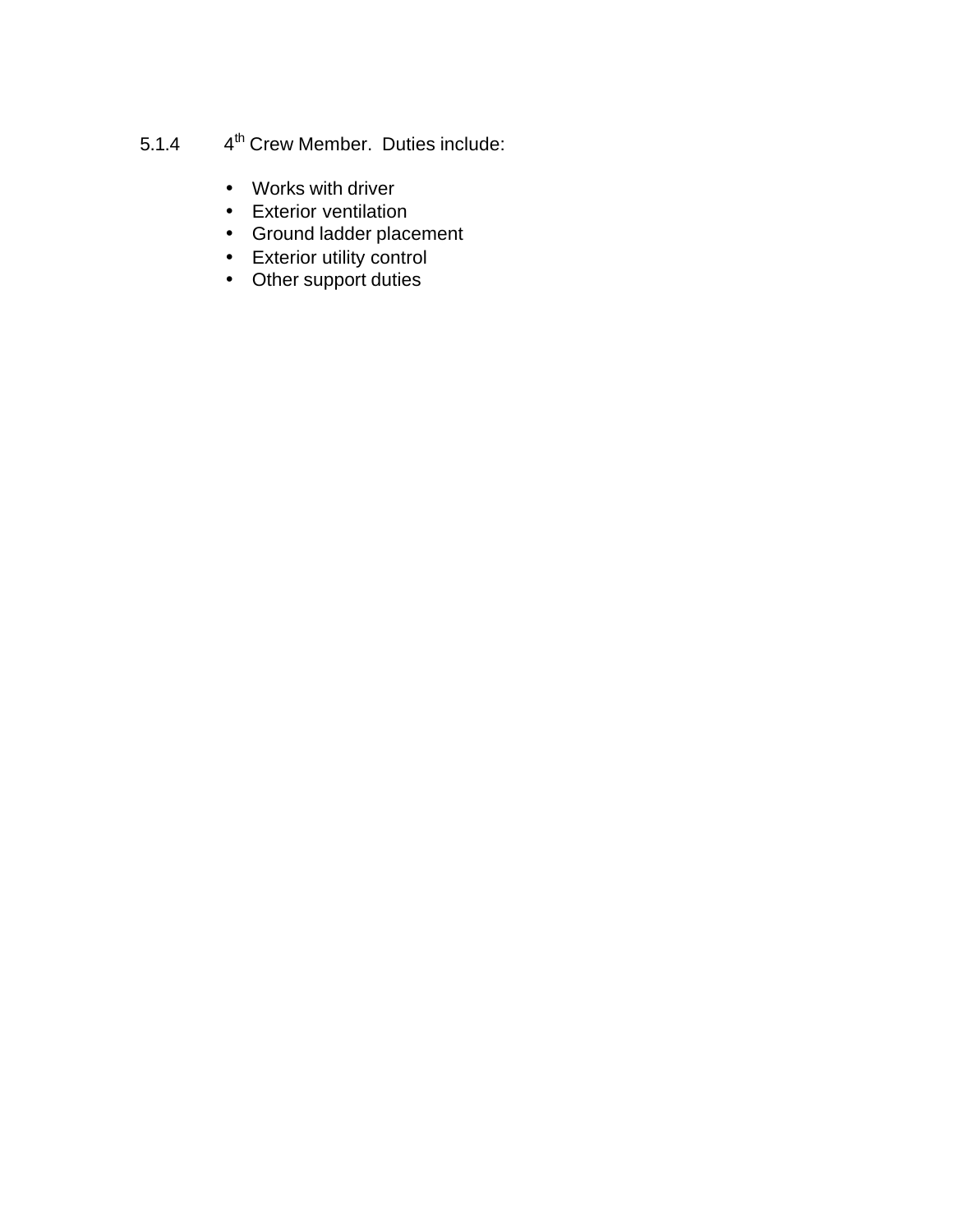#### 6 **TRUCK COMPANY TACTICS**

- 6.1 All operations should be based upon the five basic firefighting objectives of :
	- Rescue
	- Exposure protection
	- Confining the fire
	- Extinguishing the fire
	- Overhauling the fire area
- 6.2 The minimum compliment of tools to be taken into a structure shall be:
	- Set of irons
	- A hook of some sort to pull with
	- Handlights
	- Thermal imager
	- Radio
- 6.3 Depending upon the occupancy and the tasks assigned to the crew, other tools that are commonly used include:
	- Hydraulic forcible entry tool, i.e. Rabbet Tool or Hydra-Ram
	- A-Tool
	- Water can
	- Rubber door masks and wood chocks
	- Sledge hammers or mauls
	- K-Tool
- 6.4 If not committed to an exterior rescue operation, elevated stream, or other task identified by command, the inside truck crew shall begin support activities that enable the engine company to extinguish the fire. In as much a chronological order as can be expected, this involves forcible entry, ventilation from the interior, the search for the fire and the search for occupants.
- 6.5 After completing forcible entry and the search of the area assigned by command or other documents, the inside truck crew shall begin those activities that enable the engine company to extinguish hidden fire and make the fire area safer. This involves extension check, control of utilities, overhaul and salvage.